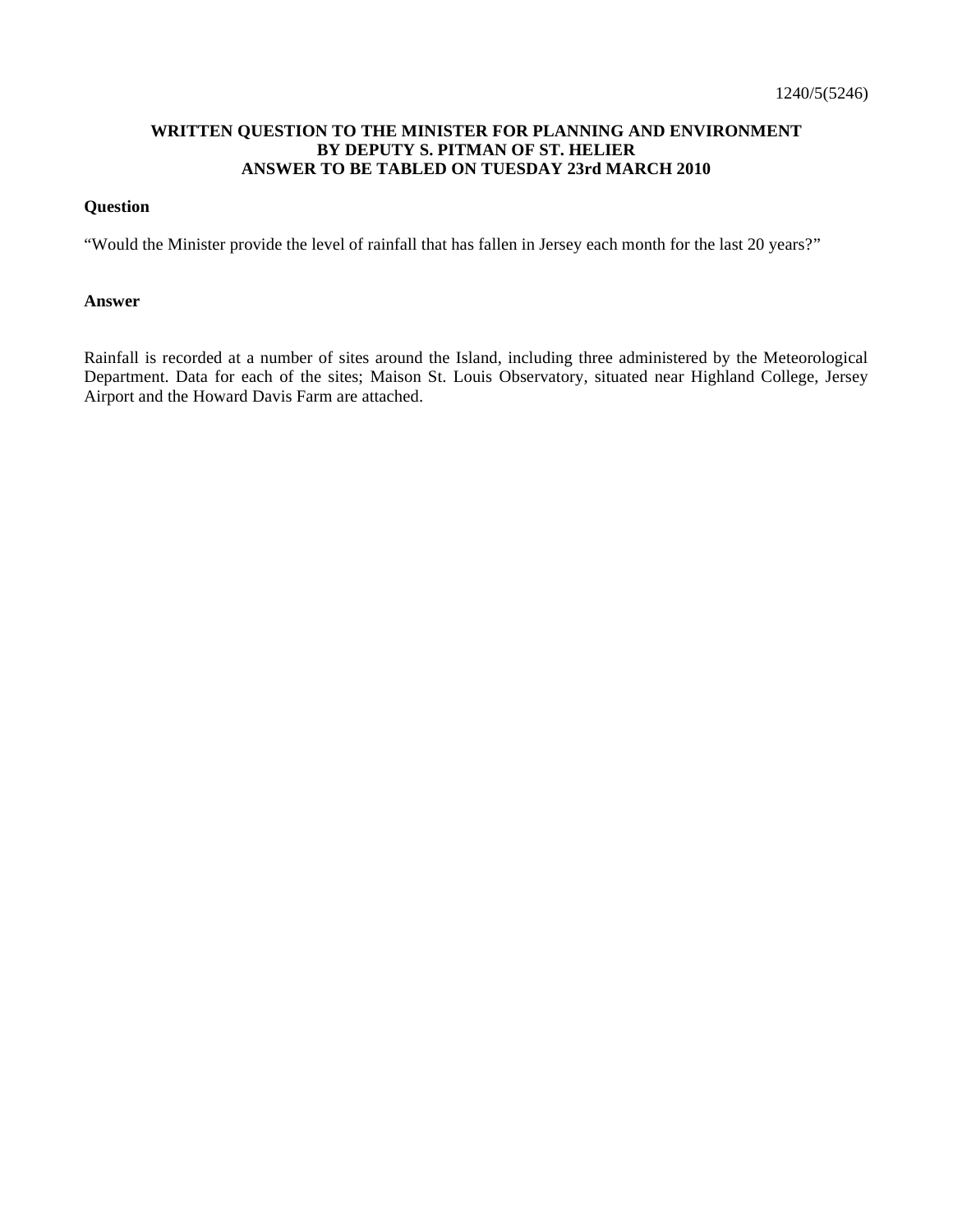|                                                          | Jan   | Feb   | Mar   | Apr   | May   | Jun   | Jul  | Aug   | Sep   |
|----------------------------------------------------------|-------|-------|-------|-------|-------|-------|------|-------|-------|
| 1990                                                     | 112.5 | 140.7 | 11.1  | 63.0  | 7.3   | 64.2  | 18.0 | 17.5  | 36.0  |
| 1991                                                     | 75.9  | 46.0  | 52.9  | 43.5  | 10.6  | 82.5  | 34.2 | 18.2  | 49.2  |
| 1992                                                     | 9.2   | 35.2  | 50.8  | 76.3  | 60.7  | 52.7  | 63.3 | 100.1 | 88.9  |
| 1993                                                     | 68.9  | 13.2  | 31.1  | 61.3  | 18.0  | 85.4  | 59.9 | 51.0  | 144.3 |
| 1994                                                     | 133.6 | 83.7  | 43.5  | 64.9  | 120.3 | 25.0  | 27.8 | 88.0  | 79.8  |
| 1995                                                     | 178.4 | 139.0 | 77.6  | 46.7  | 44.3  | 20.4  | 49.4 | 36.4  | 98.8  |
| 1996                                                     | 46.8  | 105.3 | 30.0  | 22.5  | 64.0  | 10.3  | 8.9  | 93.3  | 40.8  |
| 1997                                                     | 24.0  | 81.7  | 22.1  | 30.4  | 61.3  | 88.5  | 16.9 | 58.8  | 4.3   |
| 1998                                                     | 105.7 | 17.7  | 59.1  | 162.4 | 11.9  | 84.3  | 35.5 | 22.4  | 113.2 |
| 1999                                                     | 111.8 | 63.9  | 59.5  | 98.8  | 30.8  | 51.8  | 10.7 | 89.3  | 100.6 |
| 2000                                                     | 14.7  | 75.6  | 61.0  | 91.0  | 90.2  | 28.7  | 73.3 | 26.7  | 67.1  |
| 2001                                                     | 181.9 | 119.0 | 196.2 | 90.8  | 13.4  | 23.3  | 57.7 | 44.2  | 42.9  |
| 2002                                                     | 65.3  | 104.2 | 63.9  | 22.4  | 81.1  | 64.7  | 49.3 | 63.8  | 50.2  |
| 2003                                                     | 93.4  | 44.4  | 60.1  | 30.0  | 53.3  | 34.3  | 64.2 | 3.2   | 41.9  |
| 2004                                                     | 143.6 | 37.1  | 35.8  | 75.4  | 29.9  | 29.3  | 94.0 | 101.8 | 14.2  |
| 2005                                                     | 63.4  | 43.6  | 51.8  | 79.6  | 52.6  | 39.6  | 86.8 | 34.2  | 36.6  |
| 2006                                                     | 37.4  | 90.0  | 89.6  | 31.2  | 49.8  | 26.0  | 23.0 | 44.2  | 54.0  |
| 2007                                                     | 106.5 | 131.2 | 85.1  | 15.7  | 113.9 | 105.3 | 93.9 | 82.5  | 46.4  |
| 2008                                                     | 111.0 | 37.8  | 112.4 | 61.7  | 129.7 | 29.8  | 30.4 | 65.1  | 66.7  |
| 2009                                                     | 99.4  | 46.6  | 45.0  | 62.7  | 40.5  | 46.3  | 44.2 | 22.7  | 23.3  |
| <b>Monthly</b><br>Mean<br><b>Rainfall for</b><br>20 year | 89.2  | 72.8  | 61.9  | 61.5  | 54.2  | 49.6  | 47.1 | 53.2  | 60.0  |
| period 1990 -<br>2009<br>/ <sub>m</sub>                  |       |       |       |       |       |       |      |       |       |

# **Maison St. Louis Observatory, Monthly Rainfall total for the twenty year period 1990 to 2009 / millimetres**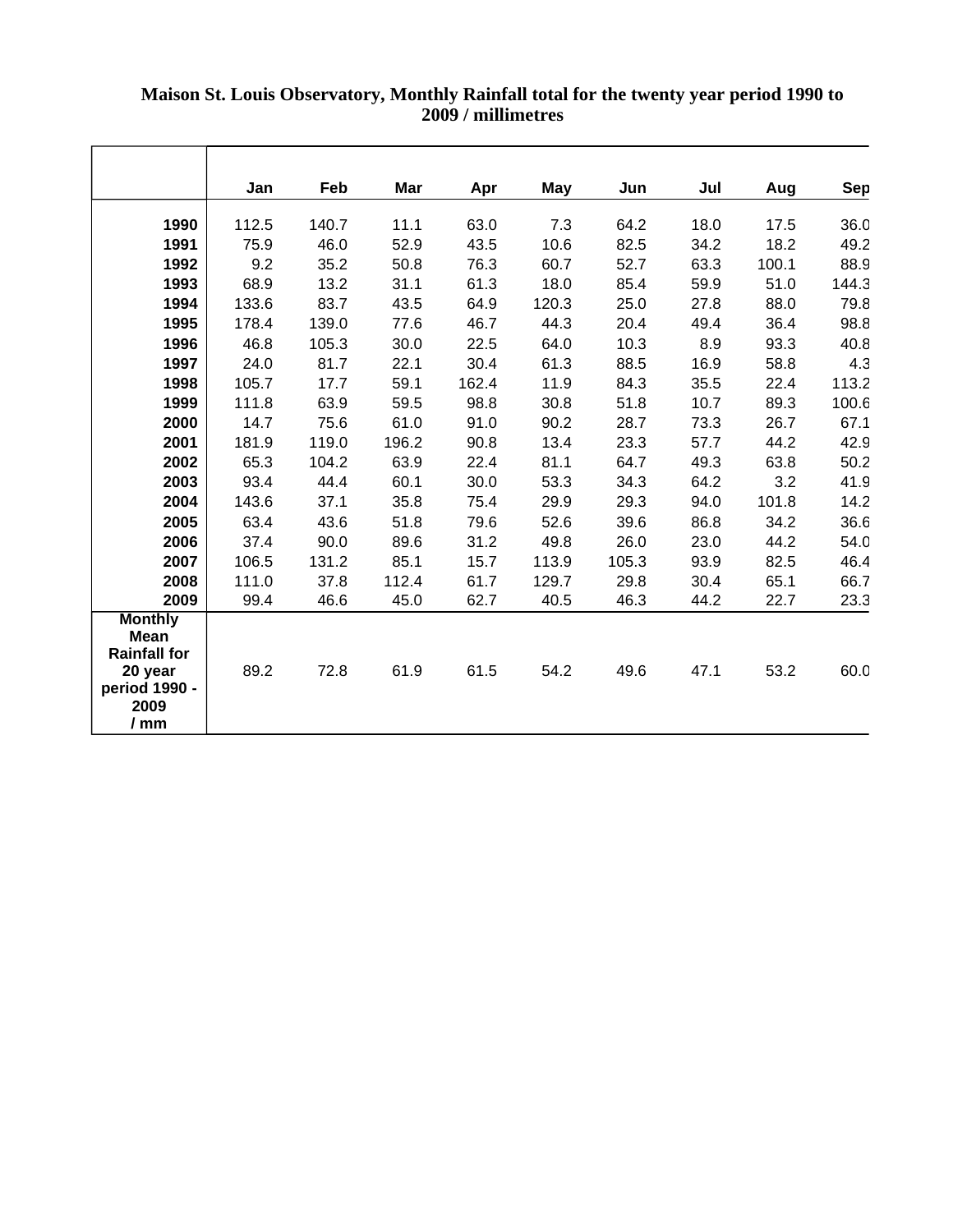|                                                      | Jan   | Feb   | Mar   | Apr   | <b>May</b> | Jun  | Jul  | Aug   | Sep   |
|------------------------------------------------------|-------|-------|-------|-------|------------|------|------|-------|-------|
| 1990                                                 | 114.1 | 145.5 | 8.0   | 57.8  | 6.6        | 59.5 | 18.0 | 15.7  | 35.5  |
| 1991                                                 | 79.0  | 35.1  | 59.5  | 45.7  | 13.3       | 91.1 | 36.7 | 23.0  | 40.8  |
| 1992                                                 | 13.8  | 40.6  | 40.3  | 68.3  | 71.4       | 62.2 | 60.5 | 106.1 | 92.2  |
| 1993                                                 | 73.1  | 12.8  | 37.1  | 60.3  | 15.1       | 66.6 | 53.8 | 48.6  | 166.2 |
| 1994                                                 | 155.5 | 80.7  | 43.7  | 68.5  | 109.7      | 25.2 | 44.1 | 86.4  | 77.1  |
| 1995                                                 | 176.0 | 147.6 | 71.7  | 49.5  | 45.9       | 21.0 | 53.7 | 31.5  | 106.1 |
| 1996                                                 | 43.0  | 96.7  | 25.9  | 22.2  | 65.2       | 12.2 | 18.4 | 83.8  | 57.8  |
| 1997                                                 | 19.1  | 81.3  | 22.3  | 28.7  | 58.0       | 85.9 | 20.2 | 54.2  | 3.0   |
| 1998                                                 | 117.9 | 15.3  | 55.1  | 164.1 | 10.6       | 82.8 | 32.3 | 18.0  | 133.0 |
| 1999                                                 | 109.5 | 62.8  | 44.9  | 95.5  | 41.2       | 53.2 | 20.0 | 71.3  | 79.2  |
| 2000                                                 | 15.7  | 65.1  | 55.9  | 104.7 | 92.4       | 28.1 | 75.8 | 17.8  | 71.1  |
| 2001                                                 | 177.5 | 106.1 | 168.9 | 92.0  | 14.8       | 20.3 | 66.1 | 37.4  | 44.8  |
| 2002                                                 | 61.3  | 103.4 | 62.1  | 19.4  | 69.1       | 66.7 | 50.9 | 66.3  | 38.5  |
| 2003                                                 | 85.5  | 49.3  | 62.2  | 26.3  | 48.0       | 42.9 | 70.6 | 8.5   | 49.2  |
| 2004                                                 | 145.0 | 43.1  | 42.2  | 75.1  | 31.2       | 22.9 | 92.9 | 84.7  | 18.0  |
| 2005                                                 | 62.3  | 39.0  | 37.1  | 74.0  | 49.9       | 38.5 | 92.9 | 34.9  | 32.5  |
| 2006                                                 | 37.9  | 83.5  | 83.4  | 28.8  | 51.7       | 30.8 | 22.9 | 42.5  | 46.6  |
| 2007                                                 | 98.7  | 142.4 | 74.9  | 8.8   | 99.3       | 81.9 | 93.3 | 63.1  | 49.7  |
| 2008                                                 | 109.1 | 34.3  | 106.2 | 60.0  | 139.9      | 31.9 | 26.0 | 117.5 | 78.6  |
| 2009                                                 | 101.9 | 57.9  | 42.4  | 71.4  | 41.6       | 63.0 | 43.9 | 31.8  | 22.1  |
| <b>Monthly</b><br><b>Mean</b><br><b>Rainfall for</b> |       |       |       |       |            |      |      |       |       |
| 20 year<br>period 1990 -<br>2009<br>/mm              | 89.8  | 72.1  | 57.2  | 61.1  | 53.7       | 49.3 | 49.7 | 52.2  | 62.1  |

# **Jersey Airport, Monthly Rainfall total for the twenty year period 1990 to 2009 / millimetres**